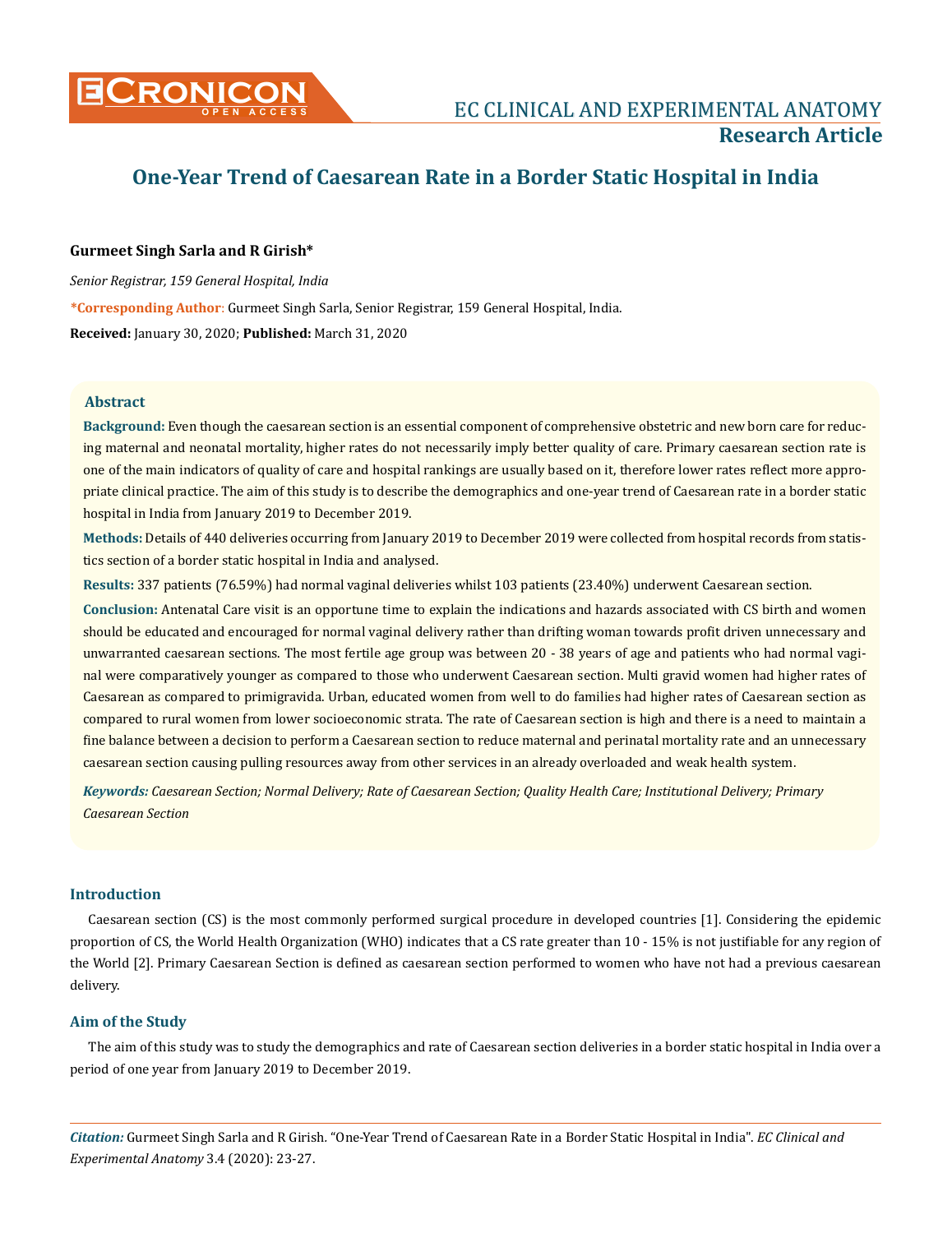# **Materials and Methods**

Records of 440 deliveries conducted at a border static hospital in India during a period of one year from Jan 2019 to Dec 2019 were taken from the Statistics section. All patients were booked patients and came for regular ante natal visits at 16, 24, 32 and 36 weeks. Permission from Officer in charge of the Statistics section of the hospital and the Obstetrician was sought and record cards of the patients obtained. The demographics and the trend of Caesarean section deliveries versus normal deliveries were studied and analysed.

#### **Results**

440 patients who delivered at a border static hospital in India formed part of the study. 337 patients (76.59%) had normal vaginal deliveries whilst 103 patients (23.40%) underwent Caesarean section the age bracket of the patients constituting the study ranged from 20 years to 38 years. The age group between 23 to 30 years had the most number of deliveries (75.45%). The rate of Caesarean section in the Officers family group was 65.21% whereas in Other ranks family group it was around 18.18%. The Caesarean rate in primigravida was 31.81% whilst in multigravida it was about 68.18%.



*Figure 1: Ratio of Normal deliveries as compared to Caesarean sections.*

The age bracket of the patients constituting the study ranged from 20 years to 38 years. The age group between 23 to 30 years had the most normal vaginal delivery (75.45%) (Figure 2).

The age group between 23 to 28 years had the highest number of normal deliveries (34.31%) whilst Caesarean section was most frequent (33.11%) in the age bracket between 27 - 33 years.

The rate of Caesarean section in the Officers family group was 65.21% whereas in Other ranks family group it was around 18.18%.

The Caesarean rate in primigravida was 31.81% whilst in multigravida it was about 68.18%.

*Citation:* Gurmeet Singh Sarla and R Girish*.* "One-Year Trend of Caesarean Rate in a Border Static Hospital in India". *EC Clinical and Experimental Anatomy* 3.4 (2020): 23-27.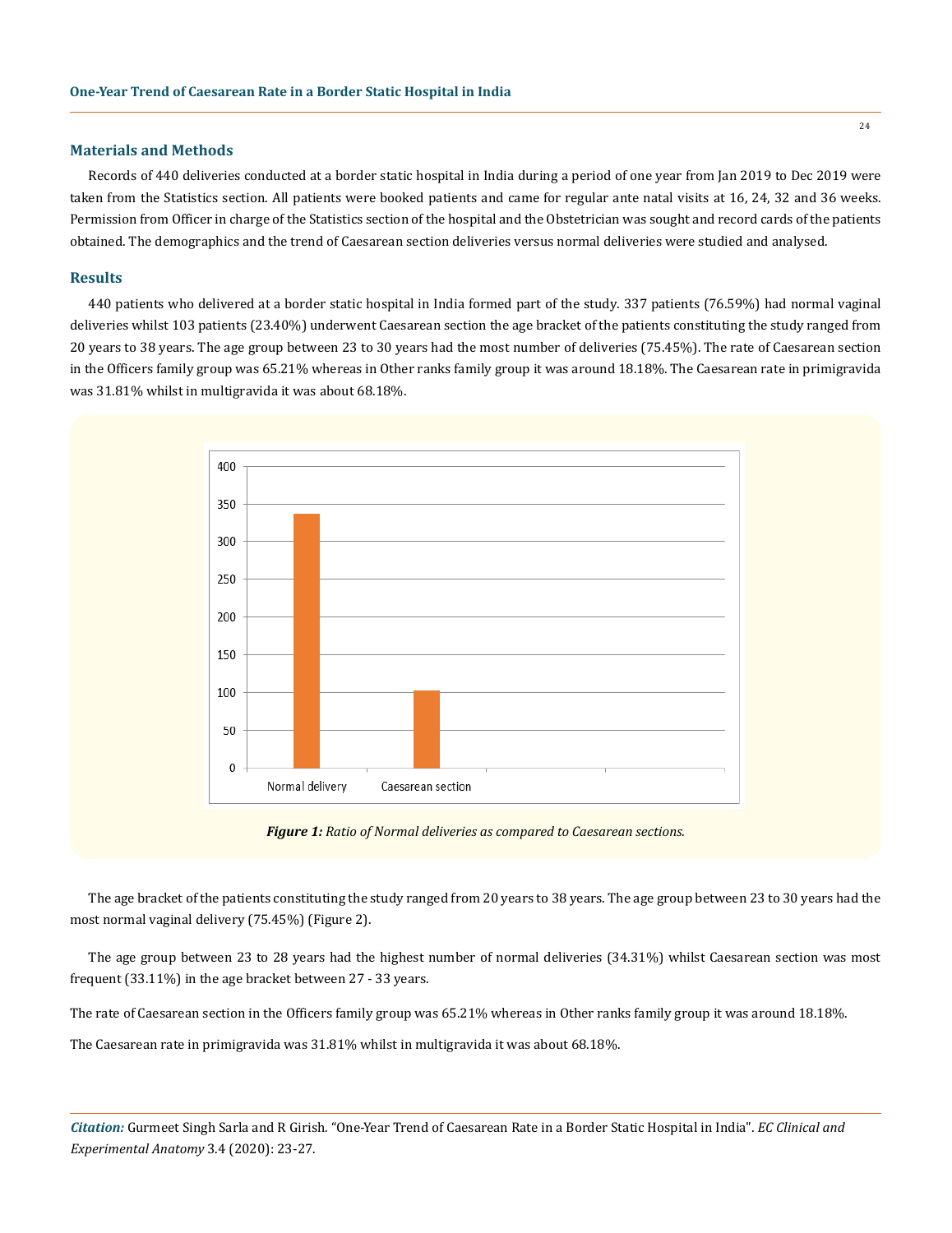

*Figure 2: Age wise number of deliveries.*

# **Discussion**

Caesarean section rates show a wide variation across countries in the world, ranging from 0.4 to 40% and a continuous rise in the trend has been observed during the past 30 years [3]. As per recently published WHO report, Caesarean section rates higher than 10% are not associated with reductions in maternal and new-born mortality rates [4]. World-wide large disparity is observed in CS rates, highest rates being reported in Latin America and the Caribbean region followed by Northern America, Oceania, Europe, Asia and Africa [5]. In India as per District level household survey 3 CS rate is 28.1% in private sector and 12% in public sector health facilities [6] which also reveals that institutional births have increased in India, especially in private sector health facilities. This study observed a Caesarean section rate of 23.40%.

Patient's preferences, fear of vaginal delivery and social norms have been cited as reasons of the increasing trend of Caesarean sections [7]. Promoting Institutional deliveries is an important intervention of Government of India to decrease maternal morbidity and mortality which may have contributed to the increased rate of Caesarean sections. Few studies have also shown that greater maternal age as an important factor associated with caesarean births because other medical conditions like hypertension, diabetes being more prevalent at higher age group [8]. This study also shows that the most frequent age bracket where Caesarean was offered ranged from 27 - 33 years compared to the age group between 23 - 28 years where normal delivery was most frequent.

Caesarean rate has been found to be higher in urban women as compared to women from rural areas and more accessibility to medical intervention in urban areas, presence of more health facilities and insurances in urban areas can be the probable reason behind it [9]. Women from higher socioeconomic strata have shown to have higher rates of Caesarean sections as it seems to be a preferable option for woman who can afford it rather than being a procedure for safe delivery when medically indicated [10]. Woman with lower socioeconomic status may not be able to afford or may not have access to health facilities which are equipped to perform caesarean delivery hence lower rates of CS in them [11]. In this study Officers family class of urban, educated women belonging to higher socioeconomic strata had higher rates of Caesarean section (65.21%) compared to women from rural background where the rates of Caesarean was about 18.18%.

*Citation:* Gurmeet Singh Sarla and R Girish*.* "One-Year Trend of Caesarean Rate in a Border Static Hospital in India". *EC Clinical and Experimental Anatomy* 3.4 (2020): 23-27.

25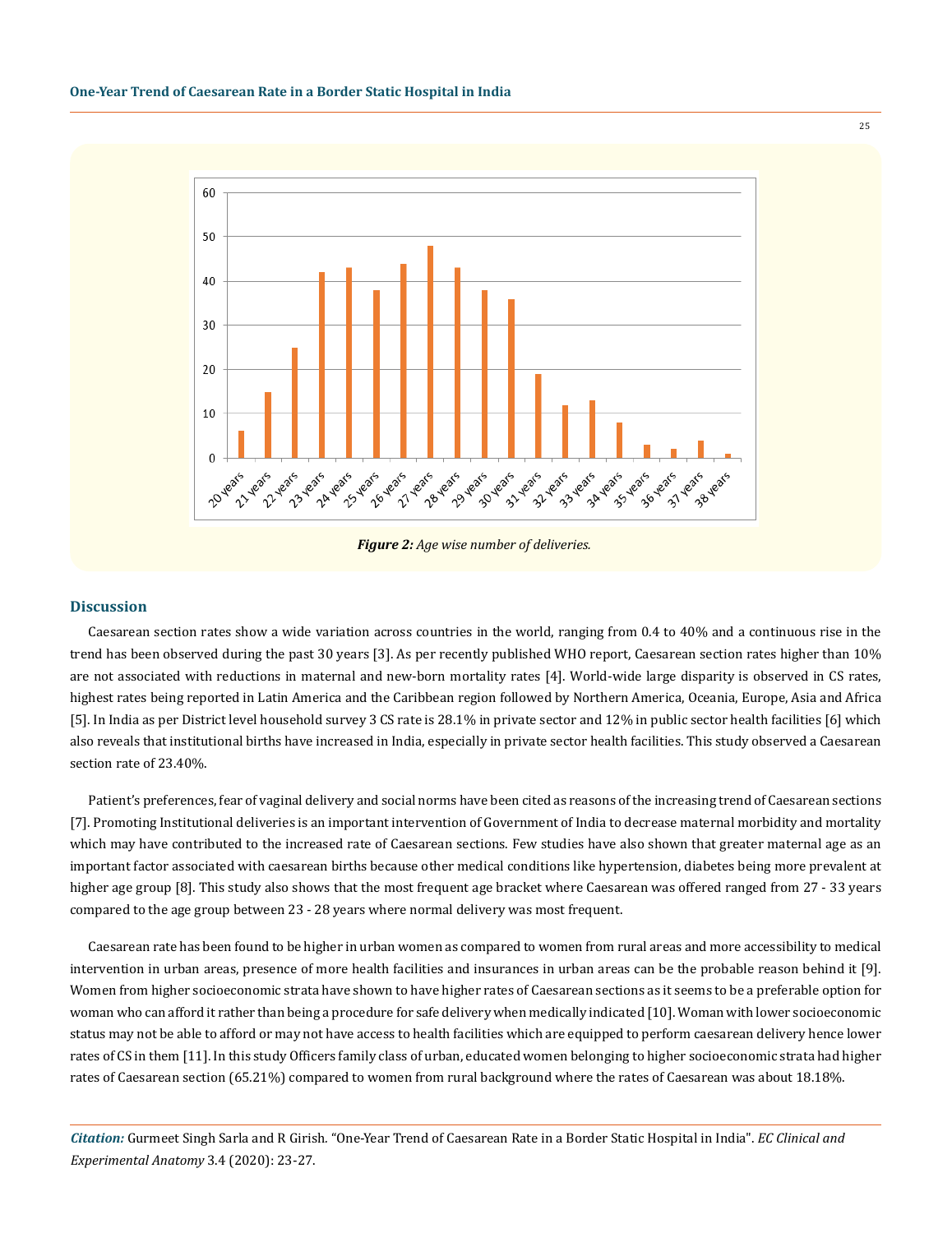The finding of higher caesarean rates amongst mothers whose first delivery is after age of 35 years is matter of concern, since this contributes to increased further CS deliveries, considering that history of CS delivery is a relative indication for CS in subsequent delivery as is commonly said "Once a caesarean, always a caesarean [12].

A study shows that the number of antenatal care visits is associated with higher CS Birth rates [13] as greater number of ANC visits allows more interaction between the care provider and pregnant woman, which might influence her decision in favour of requesting for a CS delivery. Ultrasound imaging is an essential component of antenatal care and is recommended by WHO for safe pregnancy, detection of congenital anomalies or maternal complications at a very early stage so that the detected condition can be managed at the earliest. Antenatal Ultrasound done at least once during pregnancy was significantly associated with higher risk of CS births [14]. Obstetricians' fears of complaints and legal action have also been indicated as determinants of caesarean delivery [15].

# **Conclusion**

Antenatal Care visit is an opportune time to explain the indications and hazards associated with CS birth and women should be educated and encouraged for normal vaginal delivery rather than drifting woman towards profit driven unnecessary and unwarranted caesarean sections.

The most fertile age group was between 20-38 years of age and patients who had normal vaginal were comparatively younger as compared to those who underwent Caesarean section.

Multi gravid women had higher rates of Caesarean as compared to primigravida.

Urban, educated women from well to do families had higher rates of Caesarean section as compared to rural women from lower socioeconomic strata.

The rate of Caesarean section is high and there is a need to maintain a fine balance between a decision to perform a Caesarean section to reduce maternal and perinatal mortality rate and an unnecessary caesarean section causing pulling resources away from other services in an already overloaded and weak health system.

#### **Bibliography**

- 1. Triunfo S., *et al*[. "Identification of obstetric targets for reducing cesarean section rate using the Robson ten Group classification in a](https://www.ncbi.nlm.nih.gov/pubmed/25898370)  tertiary level hospital". *[European Journal of Obstetrics and Gynecology and Reproductive Biology](https://www.ncbi.nlm.nih.gov/pubmed/25898370)* 189 (2015): 91-95.
- 2. [World Health Organization Human Reproduction Programme. "WHO statement on caesarean section rates".](https://www.ncbi.nlm.nih.gov/pubmed/26278843) *Reproductive Health Matters* [23.45 \(2015\): 149-150.](https://www.ncbi.nlm.nih.gov/pubmed/26278843)
- 3. Althabe F., *et al*[. "Caesarean section rates and maternal and neonatal mortality in low-, medium- and high-income countries: an eco](https://www.ncbi.nlm.nih.gov/pubmed/17150064)logical study". *Birth* [33 \(2006\): 270-277.](https://www.ncbi.nlm.nih.gov/pubmed/17150064)
- 4. Souza J., *et al*[. "Cesarean section without medical indications is associated with an increased risk of adverse short-term maternal out](https://www.ncbi.nlm.nih.gov/pubmed/21067593)[comes: the 2004-2008 WHO global survey on maternal and perinatal health".](https://www.ncbi.nlm.nih.gov/pubmed/21067593) *BMC Medicine* 8 (2010): 71.
- 5. Betrán AP., *et al*[. "The increasing trend in cesarean section rates: global, regional and national estimates: 1990-2014".](https://www.ncbi.nlm.nih.gov/pubmed/26849801) *PLoS One* 11.2 [\(2016\): e0148343.](https://www.ncbi.nlm.nih.gov/pubmed/26849801)
- 6. [District level household and facility survey \(DLHS-3\) \[Internet\]. Mumbai: International Institute for Population Sciences \(2017\).](http://rchiips.org/PRCH-3.html)